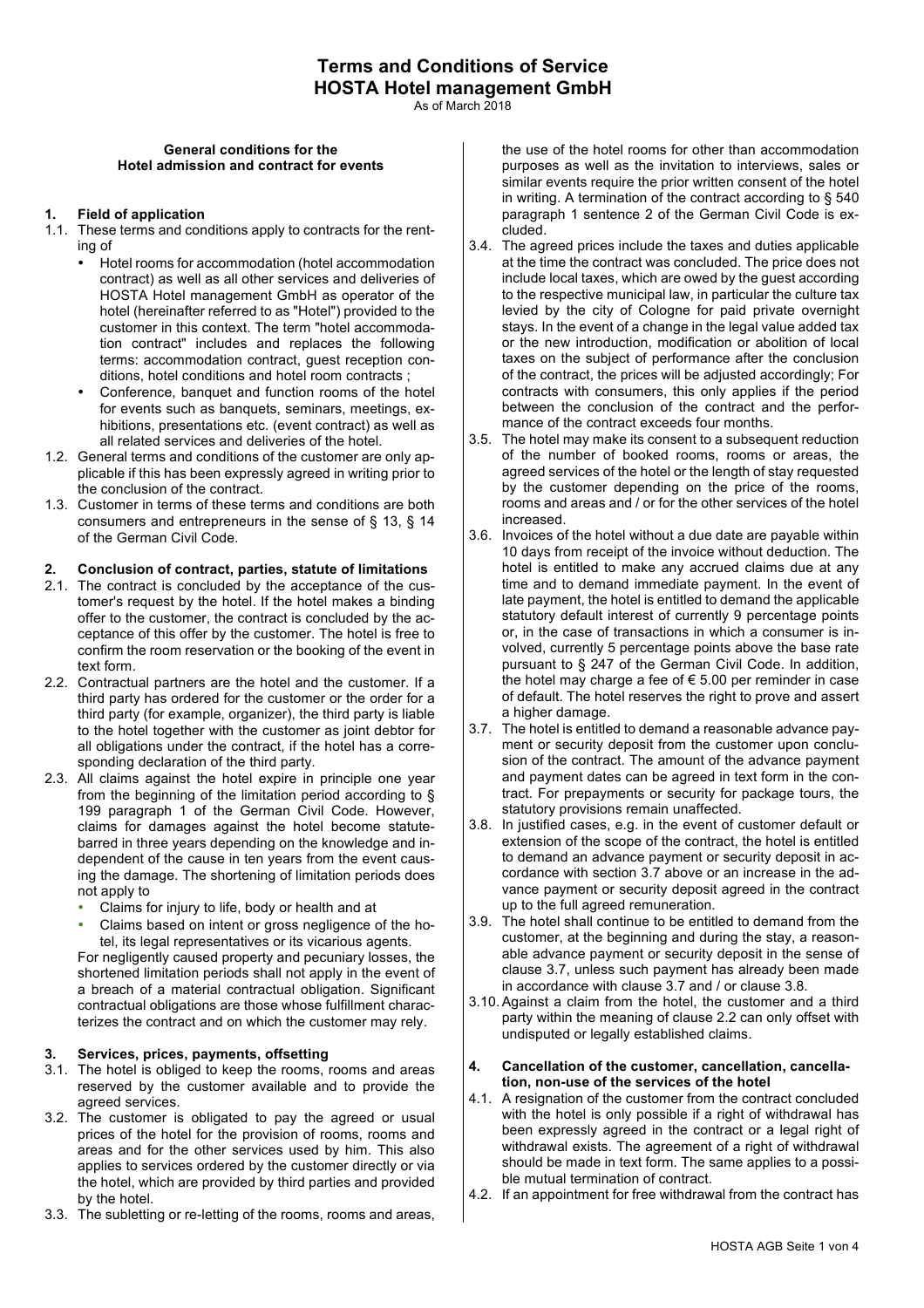# **Terms and Conditions of Service HOSTA Hotel management GmbH**

As of March 2018

been agreed between the hotel and the customer, the customer may withdraw from the contract until then, without triggering payment or damage claims of the hotel. The right of withdrawal of the customer expires if he does not exercise this until the agreed appointment date against the hotel.

4.3. If a right of withdrawal has not been agreed or has already expired and there is no legal right of withdrawal or termination and there is no agreement to cancel the contract, the hotel reserves the right to the agreed remuneration even if the customer booked the rooms, rooms or areas and / or hotel services. The hotel has to take into account income from other rental of booked rooms, rooms and space as well as the saved expenses. If the booked rooms, rooms and areas are not otherwise rented, the hotel may charge the deduction for expenses saved as follows:

Hotel accommodation contract: The customer is obligated to pay 90% of the contractually agreed price for overnight stays with or without breakfast as well as for package arrangements with third-party services as well as 70% for half-board and 60% for full-board arrangements.

Event contract: If the customer declares that he / she does not want to make the booked event between the 8th and the 4th week before the event, the hotel is entitled to charge 35% of the lost food turnover in addition to the agreed rental price for rooms and areas; in case of later declaration of the customer 70% of lost food turnover. The food turnover results from the agreed menu price multiplied by the number of participants. If no price has yet been agreed for the menu, the cheapest 3-course menu will be used as the basis of the event offer valid on the date of the event. If a conference fee has been agreed per participant, the hotel is only entitled to charge 60% of the conference fee multiplied by the number of participants in case of a cancellation of the customer between the 8th and the 4th week before the event date.

The customer is always free to prove that the claim for compensation has not arisen or not in the required amount.

## **5. Resignation of the hotel**

- 5.1. If a free right of withdrawal of the customer has been agreed, the hotel is also entitled to withdraw from the contract until the agreed date, if inquiries from other customers to the contractually booked rooms, rooms or areas and the customer on consultation of the hotel not within two weeks renounced his right to resign.
- 5.2. If a pre-payment or security deposit agreed or demanded pursuant to Numbers 3.7 and / or 3.8 is not made even after the expiry of a reasonable period of grace set by the Hotel, the Hotel is also entitled to withdraw from the contract.
- 5.3. Furthermore, the hotel is entitled to withdraw from the contract if
	- force majeure or other circumstances beyond the hotel's control make fulfillment of the contract impossible;
	- the contract on the part of the customer culpably came about under misleading or false information of essential contractual circumstances. Contractual circumstances are e.g. the identity or the credit rating of the customer, the guest or the third party within the meaning of section 2.2 as well as the purpose of the stay or the event;
	- the hotel has justified cause to believe that the use of the hotel services may jeopardize the smooth operation, security or reputation of the hotel in public without this being attributable to the hotel's sphere of control or

organization;

- the purpose or occasion of the stay or event is unlawful;
- there is a violation of section 3.3.
- 5.4. The justified resignation of the hotel does not constitute a claim of the customer for damages.

## **6. Liability of the hotel**

- 6.1. In the case of damage caused, the hotel is liable for intent and gross negligence - including its vicarious agents - in accordance with the statutory provisions. The same applies to negligently caused damage resulting from injury to life, limb or health. In the event of negligence caused property and financial loss, the hotel and its vicarious agents are liable only in the event of a breach of a material contractual obligation, but limited in amount to the foreseeable at the time of conclusion of contract and typical damages; Essential contractual obligations are those whose fulfillment characterizes the contract and on which the customer may rely. In the event of any disruption or defect in the services provided by the hotel, the hotel will make every effort to remedy the situation, if the customer knows or is promptly notified. The customer is obliged to contribute to what is reasonable in order to remedy the disturbance and minimize possible damage.
- 6.2. For the guest's belongings the legal regulations of § 701 to § 704 of the German Civil Code apply. The hotel is then liable to an amount equal to one hundred times the accommodation price for one day, but at least up to the amount of € 600.00 and at most up to the amount of  $∈$  3,500.00. For money, securities and valuables, the amount of  $\epsilon$ 3,500,00 will be replaced by the amount of  $\epsilon$  800,00. If the guest wishes to contribute money, securities or valuables with a value of more than € 800.00 or other items with a value of more than  $\epsilon$  3,500.00, this requires a separate retention agreement with the hotel. A deposit in the hotel safe and the use of the in-room safe are generally recommended. For further liability of the hotel, the regulation in section 6.1 applies.
- 6.3. If the customer is provided with a parking space in the hotel garage or on the hotel car park, also for a fee, no custody agreement is concluded. In the event of loss or damage to vehicles parked or shunted on the hotel property and their contents, the hotel is only liable in accordance with Section 6.1. Incidentally, the setting conditions for parking garages and hotel parking spaces of the hotel apply.

#### **7. Special provisions for Hotel Accommodation Contract**

- 7.1. The customer does not acquire the right to the provision of certain rooms, unless this has been expressly agreed in text form.
- 7.2. Booked rooms are available to the customer from 15:00 on the agreed arrival day. The customer has no right to earlier availability.
- 7.3. On the agreed departure day, the rooms are to be vacated at the latest by 12 noon. Thereafter, due to the delayed eviction of the rooms for the contractually exceeding use, the hotel may demand from the customer until 18:00 o'clock 50% of the daily logistic price valid on the agreed departure day, then from 18.00 o'clock then 100%. Contractual claims of the customer are not justified by this. He is free to prove that the hotel has no or a significantly lower entitlement to user fees incurred. In addition, the hotel reserves the right to prove and assert a higher damage.
- 7.4. Wake-up calls are made by the hotel with the utmost care. Messages, mail and merchandise for guests are treated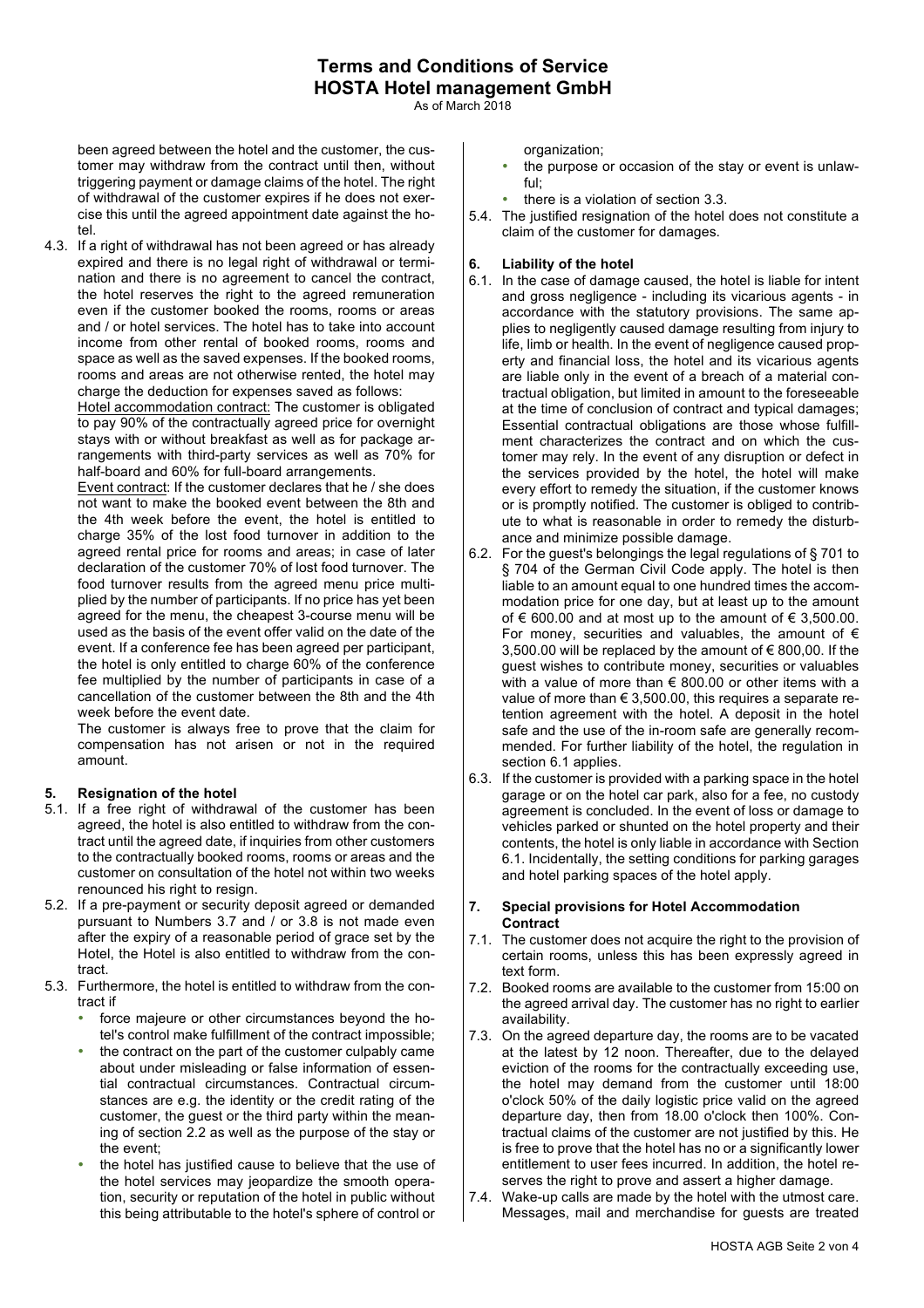As of March 2018

with care. The hotel will take over the delivery and storage (in each case in the hotel) and - on request - against The hotel is liable in accordance with section 6.1.

#### **8. Special provisions for event contracts**

- 8.1. Changes in the number of participants and the time of the event
- 8.1.1. A change in the number of participants by more than 5% must be communicated to the hotel no later than 5 working days before the start of the event; it requires the consent of the hotel in text form.
- 8.1.2. A reduction of the number of participants by the customer by a maximum of 5% is recognized by the hotel in the settlement. For deviations beyond that, the originally agreed number of participants minus 5% is taken as the basis. The customer has the right to reduce the agreed price by the amount of expenses saved by him due to the smaller number of participants.
- 8.1.3. In case of a deviation upwards, the actual number of participants will be calculated.
- 8.1.4. If the number of participants deviates by more than 10%, the hotel is entitled to redefine the agreed prices and to change the confirmed rooms, unless this is unreasonable for the customer in individual cases.
- 8.1.5. If the agreed start or end times of the event are shifted and the hotel agrees to these deviations, the hotel may reasonably charge for its additional willingness to perform, unless the hotel is at fault.
- 8.2. Bringing own food and drinks Food and drinks may not be brought, unless this has previously been agreed in text form with the hotel. In this case, the hotel is entitled to charge a reasonable fee to cover the overheads.
- 8.3. Technical equipment and connections:
- 8.3.1. Insofar as the hotel procures technical or other equipment or equipment from third parties for the customer at the request of the hotel, it acts on behalf, on behalf of and for the account of the customer. The customer is responsible for the careful treatment and proper return. He / she indemnifies the hotel against all third-party claims arising out of the provision of this facility or equipment.
- 8.3.2. The use of the customer's or organizer's own electrical systems using the hotel's electricity network requires prior written approval. Disruptions or damage to the hotel's technical equipment caused by the use of these devices will be charged to the customer, unless the hotel is responsible for them. The electricity costs arising from the use may be charged and calculated by the hotel.
- 8.3.3. The customer is entitled with the prior consent of the hotel in writing to use their own telephone, fax and data transmission facilities. For this, the hotel can charge a reasonable connection fee.
- 8.3.4. If suitable facilities / equipment of the hotel remain unused due to the connection of the customer's own facilities, an appropriate compensation for losses may be charged
- 8.3.5. Disruptions to technical or other facilities provided by the hotel will be rectified immediately if possible. Payments can not be withheld or reduced, as far as the hotel is not responsible for these disturbances.
- 8.4. Loss or damage of things brought to the hotel:
- 8.4.1. Accompanying exhibition or other (including personal) items are at the risk of the customer in the event rooms or in the hotel. The customer is not granted key power. The hotel assumes no liability for loss, destruction or damage, except in cases of gross negligence or intent of the hotel. Exceptions to this are damages resulting from

injury to life, limb or health. In addition, all cases in which the custody under the circumstances of the individual case represents a contract-typical obligation (on which the customer may rely under the contract) are excluded from this indemnification. Your own decorative material must comply fully with the fire protection requirements. The hotel is entitled to demand official proof of this in advance. If such proof is not provided on time, the hotel is entitled to remove material already brought in at the expense of the customer. Due to possible damages, the installation and attachment of objects must be agreed with the hotel beforehand in each case.

- 8.4.2. Bringing exhibited or other objects are to be removed immediately after the end of the event. If the customer fails to do so, the hotel may carry out the removal and storage at the expense of the customer. If the objects remain in the event room contrary to the contract, the hotel may charge a reasonable compensation for use for the duration of the stay. The customer is free to prove that the above claim has not occurred or not in the amount claimed. In addition, the hotel reserves the right to prove and assert a higher damage.
- 8.5. Liability of the customer for damages:
- 8.5.1. The customer is liable for all damage to the building or the hotel caused by event participants or visitors, employees, other third parties from his area or himself. Insofar as the customer is an entrepreneur, he is liable regardless of a proof of fault by the hotel; a consumer is only liable in the event of negligence.
- 8.5.2. The hotel may at any time require the customer to provide adequate security (e.g. insurance, deposits, guarantees, etc.).

## **9. Final provisions:**

- 9.1. Changes or additions to the contract, the acceptance of the application or these General Terms and Conditions should be made in text form. Unilateral changes or additions by the customer are invalid.
- 9.2. Place of fulfillment and payment as well as exclusive place of jurisdiction - also for check and change disputes - is, as far as the customer is a merchant, Cologne. If a contracting party fulfills the requirements of § 38 (2) of the German Civil Procedure
- 9.3. and has no general place of jurisdiction in Germany, the place of jurisdiction is Cologne.
- 9.4. German law applies. The application of the UN sales law and conflict of laws is excluded.
- 9.5. Should individual provisions of these General Terms and Conditions be or become invalid or void, this shall not affect the validity of the remaining provisions. In addition, the statutory provisions apply.

# **Setting conditions for Parking garages and hotel parking**

- **1. Rental contract**
- 1.1. By accepting the parking ticket and / or entering the parking garage or the hotel parking lot (hereinafter referred to as "parking area"), a rental agreement is concluded between HOSTA Hotel management GmbH (hereinafter: "Hotel") and the renter regarding the length of parking required by the renter within the opening hours according to these conditions.
- 1.2. The hotel owes neither guard nor safekeeping and takes no care or special care obligations for the things brought in by the renter.